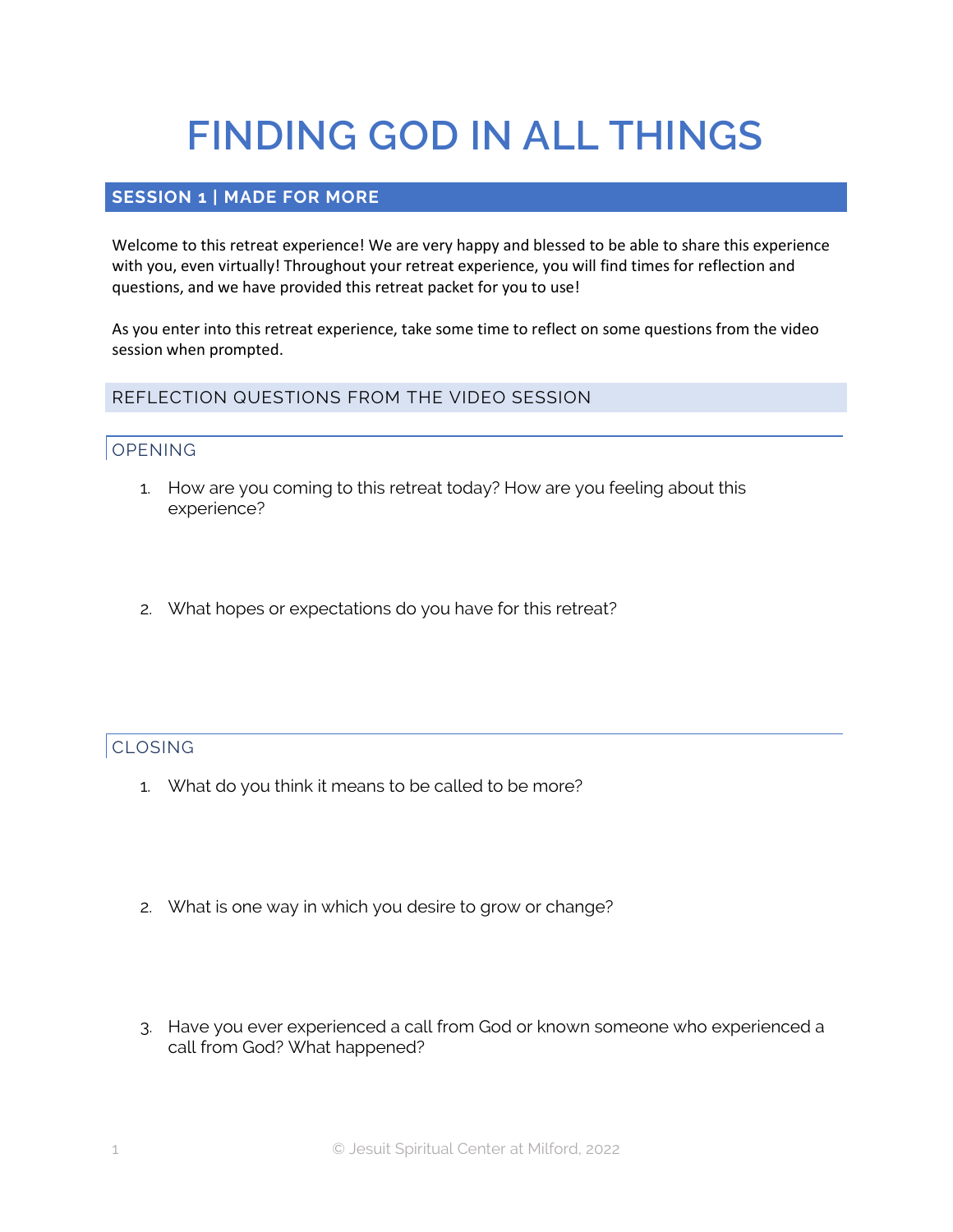#### **ACTIVITY: WHAT CAN YOU TELL ME ABOUT…**

The purpose of this activity is to give you a sense of wonder. When instructed, go and find an object which could fit on your desk. It can be something you brought or anything you find around you. Return to your seat when you find your object and await further instructions.

#### ITEM DESCRIPTION

Take a few minutes to describe your item comprehensively. Think of its scientific properties, its origins, its components, its story, its uses, etc.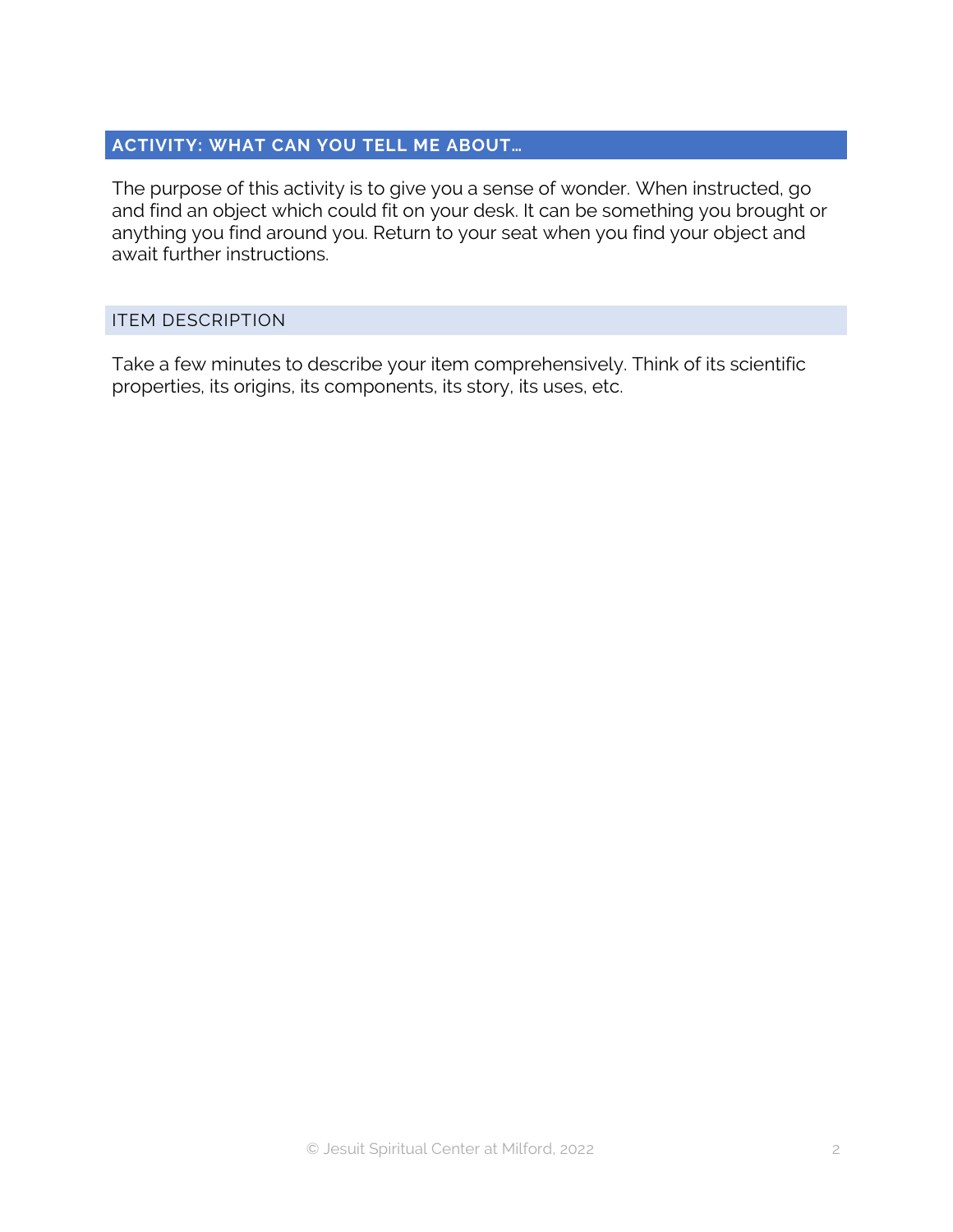#### REFLECTION QUESTIONS AFTER THE ACTIVITY

Consider the following questions and take some time to write your thoughts down:

- 1. How would you define the word, "wonder?"
- 2. Think about all the objects that surround you. How do you feel different about them, after this activity?
- 3. What keeps you from seeing objects in your everyday life in the way you saw them during this activity?
- 4. If you took 10 minutes each day to do something like this exercise, how do you think it would change you and your perspective?
- 5. If we remind ourselves that these objects were in some sense made by God, what does that tell us about God?
- 6. How does the way you feel about that object change, knowing God had a hand in you having it right now?
- 7. How do you think God wants you to relate to that object? To any object around you?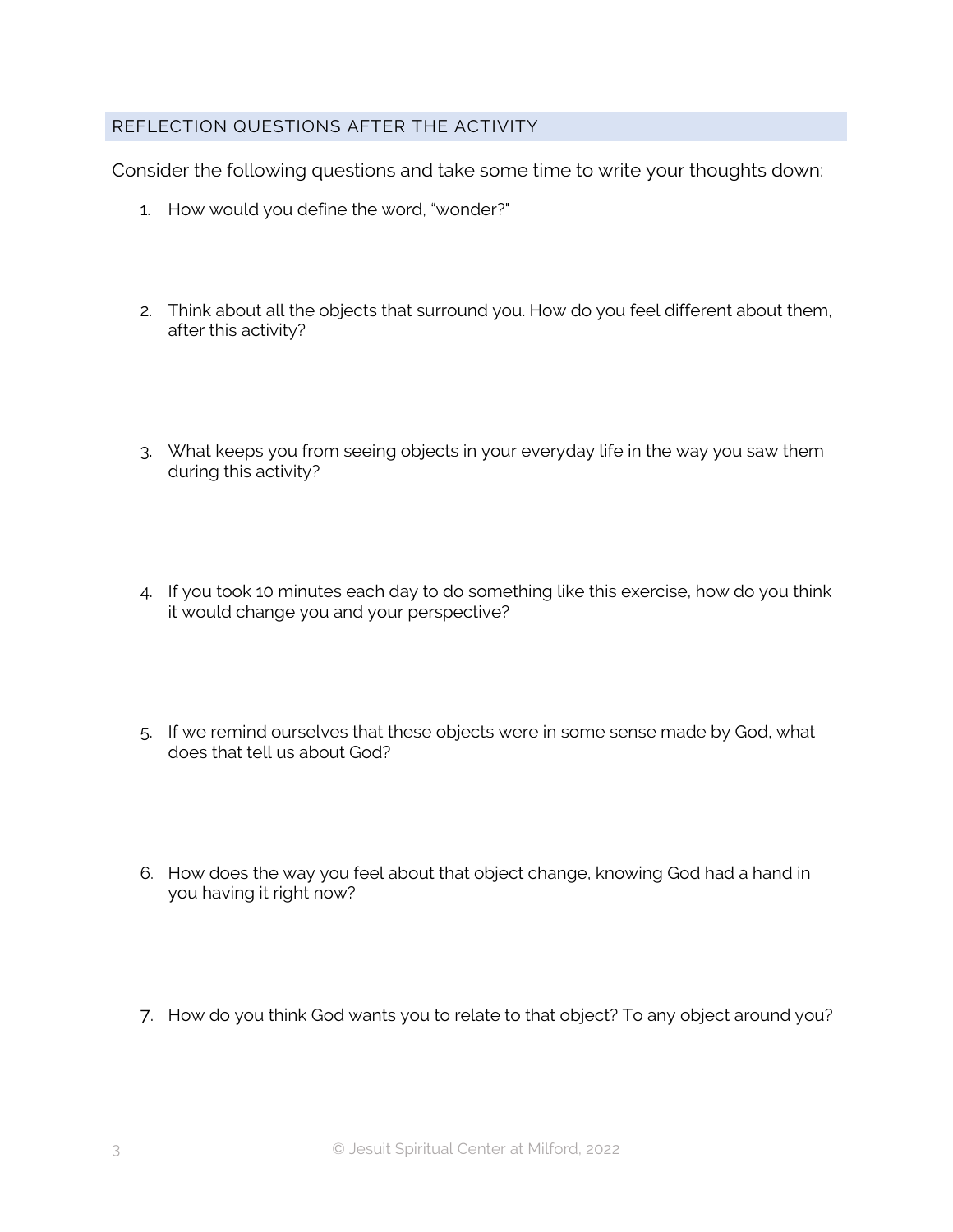## **FINDING GOD IN ALL THINGS**

### **SESSION 2: SPIRITUAL EXERCISE**

#### SIDE 1

On this side, draw an image of their ideal future. You can also make a collage of words that describe your ideal future, or any other illustration of what your ideal future will look like. When you are finished, turn to side 2.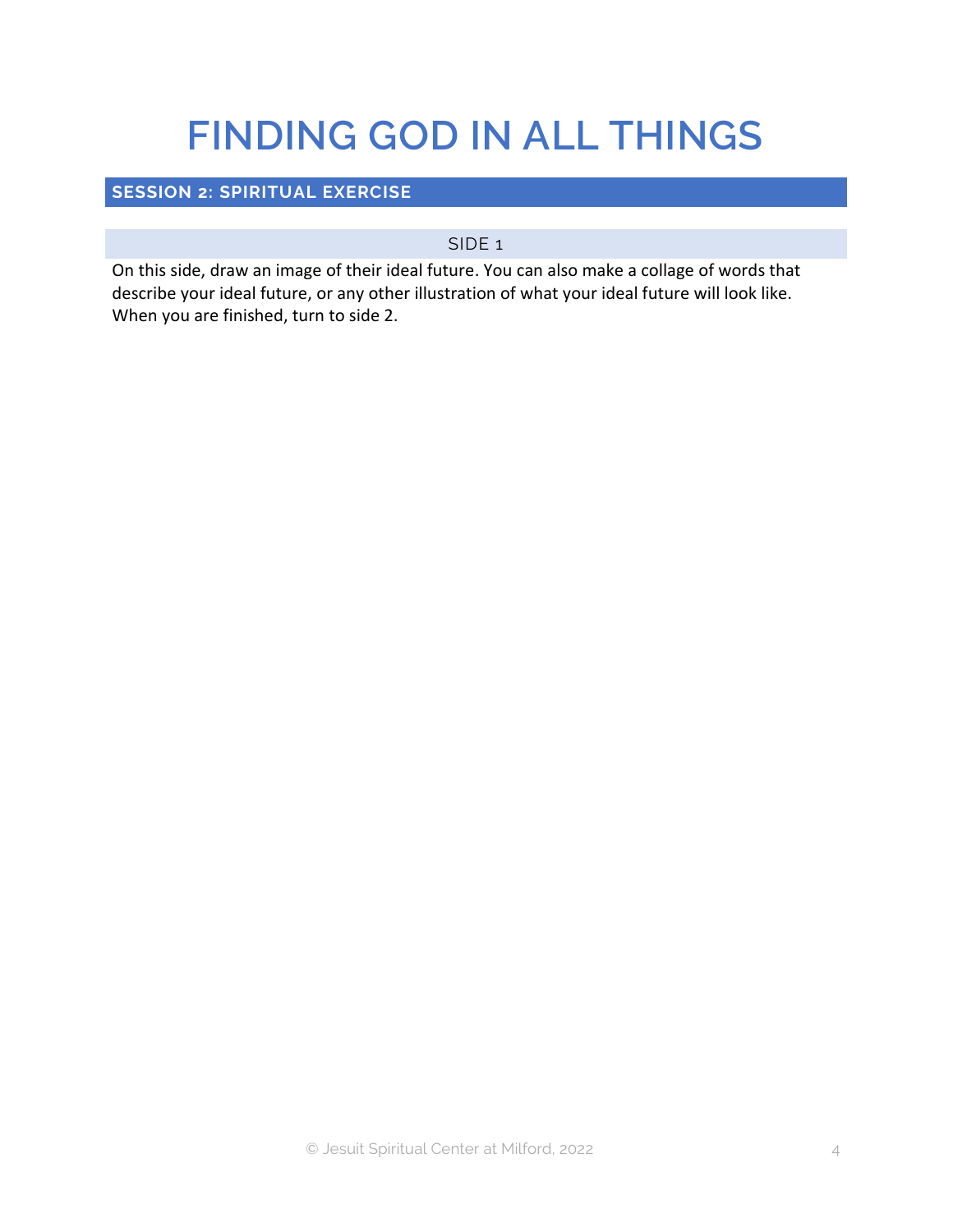#### SIDE 2

On this side, write down or illustrate the ideas or things that could get in the way of you achieving your ideal future. When you are finished, wait for further instructions.